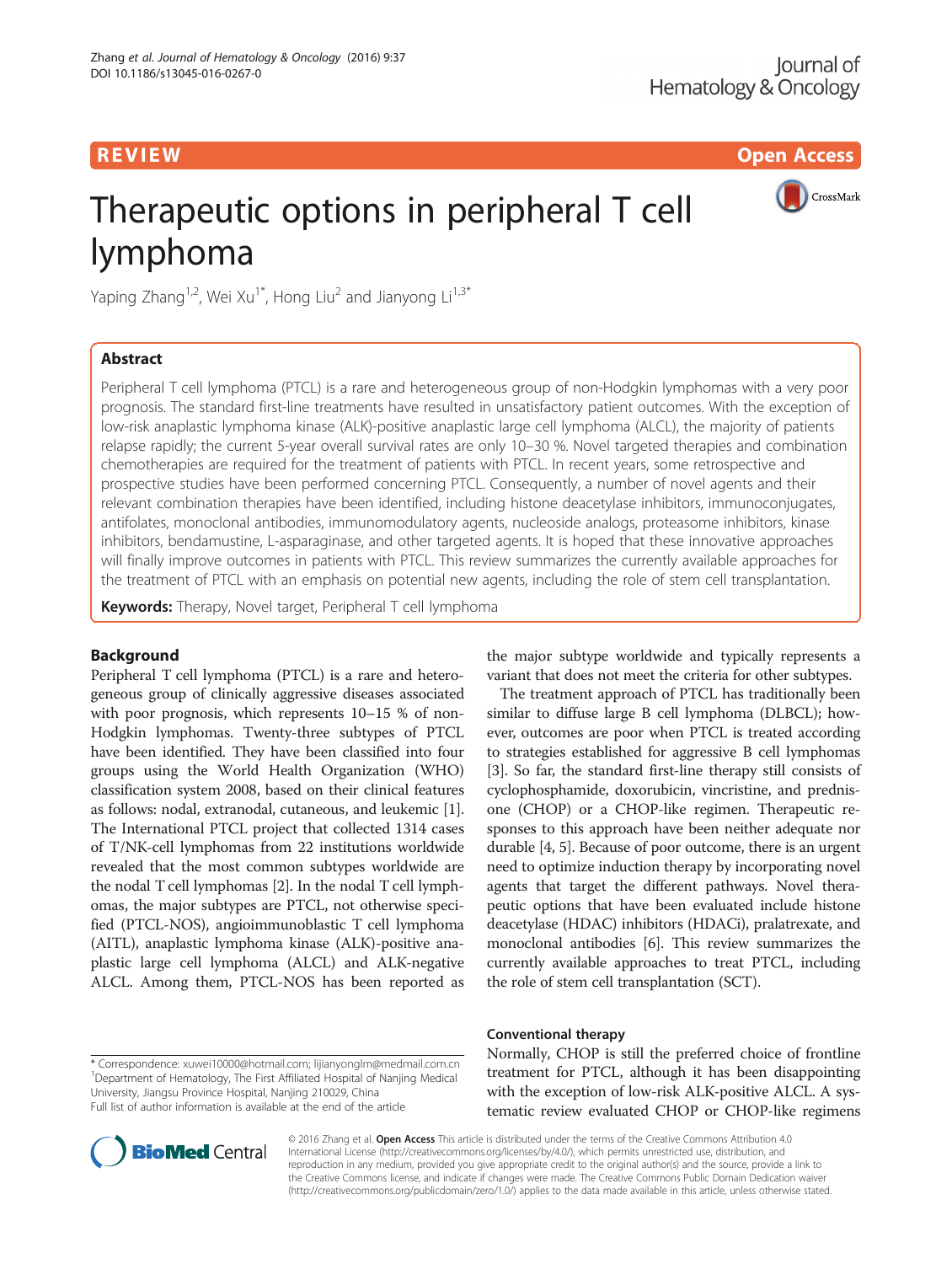in 2815 patients with PTCL, with a 5-year overall survival (OS) of 38.5 % [[4](#page-8-0)]. The German high-grade non-Hodgkin's Lymphoma study group (DSHNHL) analyzed 343 patients with 289 having tumors that belonged to one of the four major subtypes of PTCL. Treatment consisted of six to eight courses of CHOP or etoposide plus (CHOEP). It was noted that the ALK-positive ALCL patients did particularly well with CHOEP, with a significant improvement in both event-free survival and OS. Older patients (age, > 60 years) did worse with the addition of etoposide [\[5\]](#page-8-0). Because patients with ALK-positive ALCL responded impressively to CHOP or CHOEP, the National Comprehensive Cancer Network (NCCN) guidelines recommend the CHOP-21 or CHOEP-21 regimens as the first-line therapy in ALK-positive ALCL. Because of less favorable results, NCCN still recommends clinical trials for first-line therapy in all other subtypes [[7\]](#page-8-0). Several trials have investigated whether the efficacy of CHOP could be increased by the addition of novel agents as first-line therapy; this is discussed below.

## Novel agents and relevant combination therapies

To improve the outcome of patients with PTCL, the introduction of novel agents is necessary. Recent research has led to the development of numerous agents, including HDACi, immunoconjugates, antifolates, monoclonal antibodies, immunomodulatory agents, nucleoside analogs, proteasome inhibitors, kinase inhibitors, bendamustine, Lasparaginase, and other targeted agents. Some of these novel agents can also be combined with other therapies to enhance their efficacy.

## Histone deacetylase inhibitors

There are approximately 18 different HDACs, which are overexpressed in several tumor types. HDAC1 expression is significantly higher in PTCL, suggesting a probable mechanism of tumor suppression and sensitivity to HDACi in T cell lymphoma (TCL) [[8\]](#page-8-0). HDACi induces histone acetylation, leading to increased expression of tumor suppressor genes, consequently resulting in cellcycle arrest and cell differentiation. Two drugs have been approved by the US Food and Drug Administration (FDA) for PTCL: romidepsin and belinostat.

Romidepsin Romidepsin is a potent HDACi with a good efficacy and safety profile in relapsed/refractory (R/R) PTCL. It was approved by the FDA in 2011 for the treatment of PTCL in patients who had received  $\geq 1$  prior therapies. A previous phase II clinical trial (NCT00007345) evaluated patients with refractory PTCL who had been treated with romidepsin  $(14 \text{ mg/m}^2 \text{ adminstered as a } 4\text{-h})$ infusion on days 1, 8, and 15 of a 28-day cycle). There were 45 patients included in this investigation who had a median of three prior treatments. The overall response

rate (ORR) was 38 %, and eight patients experienced complete remission (CR) after therapy. The median duration of response (DoR) was 8.9 (range 2–74) months. The most common  $(\geq 40\%)$  adverse effects (AEs) included nausea (51 %), thrombocytopenia (47 %), leukopenia (47 %), granulocytopenia (45 %), fatigue (40 %), and anemia (40 %) [\[9](#page-8-0)]. In a subsequent pivotal phase II trial, 130 patients with histologically confirmed R/R PTCL were treated with romidepsin at the same dose for six cycles; patients with at least stable disease (SD) were allowed to continue until disease progression (NCT00426764) [[10](#page-8-0)–[13\]](#page-8-0). Fifty patients (38 %) were treated for  $\geq$  4 cycles, and 36 patients (28 %) received > 6 cycles. Most patients had PTCL-NOS ( $n = 69$ ), AITL ( $n = 27$ ), or ALK-negative ALCL  $(n = 21)$ . The ORR was relatively high  $(25 \%)$  considering that these patients had failed  $\geq 1$  prior therapies; 19 patients (15 %) had CR/unconfirmed CR (CRu), ten of whom had a long-term  $(\geq 12 \text{ months})$  response. The median DoR was 28 months. In patients who achieved CR/CRu, median progression-free survival (PFS) was 29 months and OS was not reached. The most common grade ≥ 3 AEs were thrombocytopenia (24 %), neutropenia (20 %), and infections (19 %). This study also demonstrated that prolonged romidepsin provides clinical benefits for R/R patients who had achieved at least stable disease. Romidepsin has been recommended by the NCCN as a second-line and subsequent therapy in patients, regardless of intention to proceed to high-dose therapy or SCT [\[7](#page-8-0)].

Because romidepsin alone has limited efficacy, trials examining the combination of romidepsin with traditional chemotherapy or newer agents are ongoing. In a singlearm, phase Ib/II study (EudraCT2010-020962-91 and NCT01280526), carried out at nine Lymphoma Study Association centers in France, 37 patients with previously untreated PTCL received eight 3-week cycles of CHOP with varying doses of romidepsin  $(8, 10, \text{ or } 12 \text{ mg/m}^2 \text{ on } 1)$ days 1 and 8). Based on this study, the recommended dose of romidepsin for the phase II study was  $12 \text{ mg/m}^2$ . Among 35 evaluable patients in this study, the ORR was 69 %, including 51 % with a CR. At the median follow-up of 30 months, the estimated PFS and OS were 41 and 71 %, respectively. Three patients had early cardiac events, including two myocardial infarctions and one acute cardiac failure. No deaths were attributable to toxicity. Twenty-five patients had at least one serious AE; the most common AEs were febrile neutropenia, thrombocytopenia, lung infection, and vomiting [[14](#page-8-0)]. An ongoing phase III study, combining romidepsin with CHOP (RoCHOP), will compare the outcome with CHOP alone, to evaluate patient response rates and survival (NCT01796002). Romidepsin is also currently being investigated in patients with PTCL in various combinations, including with ICE (NCT01590732), lenalidomide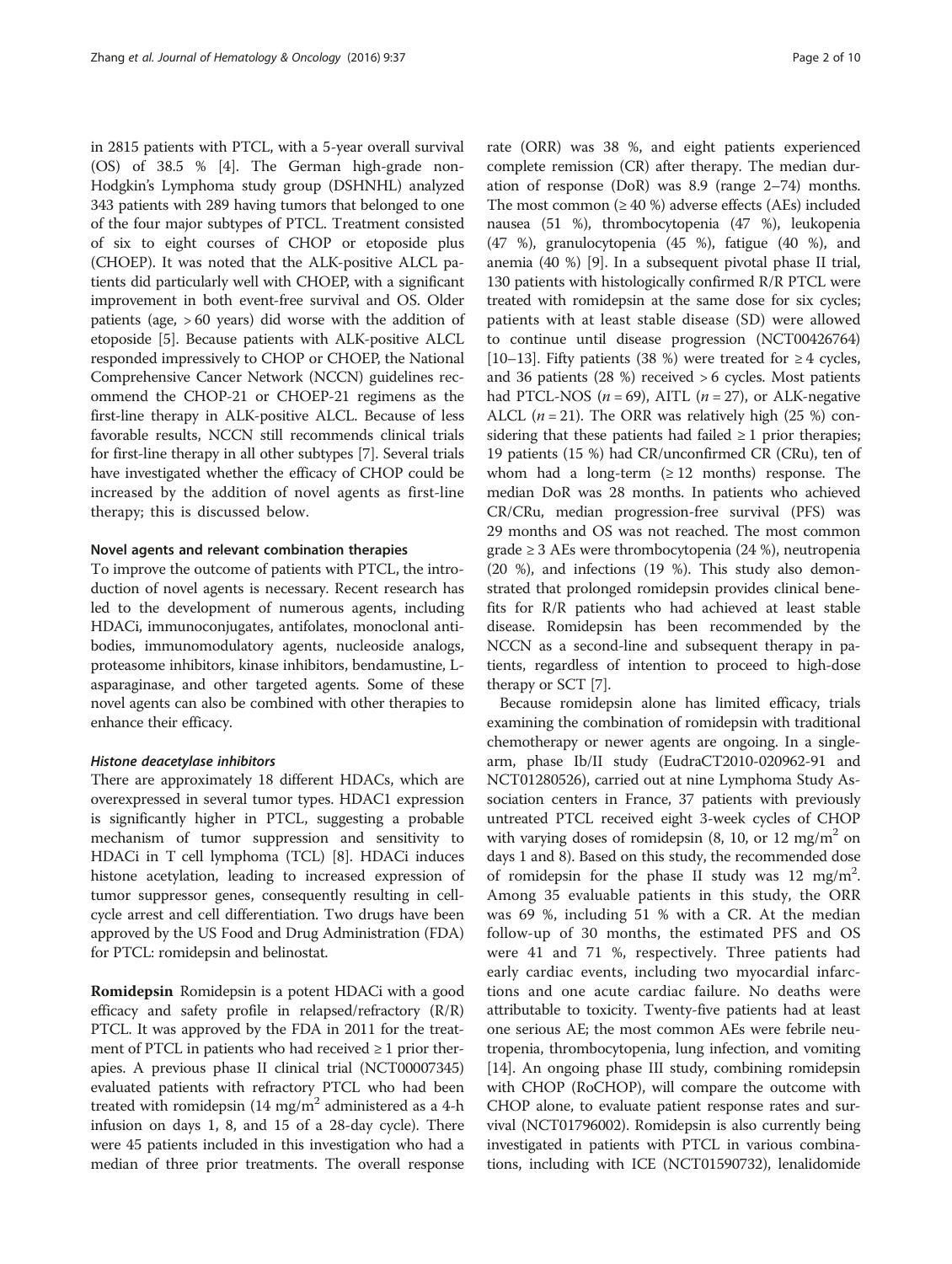(NCT01742793, NCT02232516), gemcitabine (NCT0182 2886), pralatrexate (NCT01947140), oral 5-azacitidine (NCT01998035), or CHOEP (NCT02223208).

Belinostat Belinostat is a pan-HDAC inhibitor with antitumor and anti-angiogenic properties. Belinostat has demonstrated clinical benefit for patients with R/R PTCL in the BELIEF trial. In this trial, there were 129 patients with  $R/R$  PTCL who received belinostat (1000 mg/m<sup>2</sup> administered on days 1–5 of every 3-week cycle) for a median of two cycles (range 1–33). The majority of patients received CHOP/CHOP-like regimens prior to enrollment (96 %), and the median number of systemic therapies was two. A smaller proportion (23 %) of patients had previously undergone SCT prior to enrollment. Among the 120 evaluable patients, 26 % of the remaining patients demonstrated an ORR, with 11 % having a CR and 15 % a partial response (PR). SD was seen in 15 % while 40 % had progressive disease (PD). In terms of the three most common subtypes, ORR was seen in 23 % of patients with PTCL-NOS, 46 % in AITL, and 15 % in ALK-negative ALCL. The median PFS was 1.6 months, and the median OS was 7.9 months. In addition, 63.3 % of patients exhibited decreased tumor volume, and belinostat treatment enabled 12 patients to undergo SCT. These responses were observed across PTCL subtypes and were durable, with a median DoR of 13.6 months and an ongoing response > 36 months in one patient. The most common grade 3/4 AEs were thrombocytopenia (13 %), neutropenia (13 %), anemia (10 %), dyspnea (6 %), pneumonia (6 %), and fatigue (5 %). Patients mainly discontinued treatment as a result of PD (64 %); 7 % of patients discontinued treatment as a result of AEs [\[15, 16](#page-8-0)]. These findings demonstrated the antitumor activity of belinostat, resulting in its FDA approval in 2014 for patients with R/R PTCL; findings also suggested that the combination of belinostat with other therapeutic agents may improve clinical outcomes in PTCL. In another phase II study (NCT00274651), Francine et al. evaluated the efficacy and safety of belinostat  $(1000 \text{ mg/m}^2 \text{ administered})$ on days 1–5 of every 3-week cycle) in patients with either PTCL or cutaneous T cell lymphoma (CTCL) [[17](#page-8-0)]. There were 24 patients with PTCL included in this analysis; all had received a median of three prior systemic therapies (range 1–9) and 40 % had stage IV disease. The ORRs were 25 %, including a CR of 8 %. The median DoR was 109 days. In the PTCL cohort, grade 3/4 AEs reported as being related to belinostat included five grade 3 AEs (ileus paralytic, pneumonitis, rash maculo-papular, rash macular, and cellulitis) and one grade 4 AE (thrombocytopenia). Belinostat had no clear clinically relevant effect on electrocardiograms in this trial except for a minimal change in the QTc duration in the 5–10-ms range, which is of minimal clinical importance [\[17](#page-8-0)].

Chidamide Chidamide, a new oral isotype-selective HDACi, approved in China for the treatment of R/R PTCL in December 2014, is the first listed benzamide class of HDACi in the world [\[18](#page-8-0)]. In a pivotal phase II study (ChiCTR-TNC-10000811), 83 patients with R/R PTCL were treated with chidamide at a dose of 30 mg orally twice per week, and 79 patients was eligible. The ORR was 28 % (22 of 79) including 14 % (11 of 79) with a CR/ CRu. The median DoR was 9.9 (range 1.1–40.8) months. The median PFS and OS were 2.1 and 21.4 months, respectively. AITL patients tended to have a higher ORR (50 %) and CR/CRu rate (40 %), as well as more durable responses. Most AEs were grade 1 or 2, and AEs of grade  $\geq 3$  that occurred in  $\geq 10$  % patients were thrombocytopenia (22 %), leucopenia (13 %), and neutropenia (11 %), respectively. Chidamide has exhibited significant single-agent activity and manageable toxicity in R/R PTCL in China. As a result of this study, the CFDA has approved chidamide for the treatment of R/R PTCL [\[19](#page-8-0)].

## Immunoconjugates

Fusion proteins have been engineered to achieve the following: act as decoy receptors; increase the deliverability of an active substance into the cells; add stability and recruit immune effector cells; and fulfill other functions. Brentuximab vedotin (BV) is an immunoconjugate that combines an antitubulin agent with a CD30-specific chimeric monoclonal antibody. A phase II study of BV (1.8 mg/kg administered intravenously over 30 min every 3 weeks) in 58 ALCL patients reported an ORR of 86 %, including 57 % with CRs, and a median DoR of 12.6 months. The median OS was not reached at the time of the analysis; the estimated 12-month survival rate was 70 %. The median PFS among all patients was 13.3 months. The most common  $(≥ 30 %)$  AEs were peripheral sensory neuropathy (41 %), nausea (40 %), fatigue (38 %), and pyrexia (34 %). The AEs led to treatment discontinuation in 24 % of patients. Based on the results of this study, the US FDA and European Medicines Agency (EMA), in 2011 and 2012, respectively, approved the use of BV for patients with systemic ALCL after failure of  $\geq 1$ multi-agent chemotherapy regimen (NCT00866047) [[20](#page-8-0)]. Another phase II trial of BV administered as the same dose in 22 PTCL-NOS and 13 AITL patients reported an ORR of 41 % with a median PFS of 2.6 months (NCT01421667). No correlation between CD30 expression per central review and response was observed. Safety data included grade ≥ 3 events involving neutropenia (14 %), peripheral sensory neuropathy (9 %), and hyperkalemia (9 %) [\[21\]](#page-8-0). A phase I open-label study evaluated the efficacy and safety of BV at a dose of 1.8 mg/kg every 3 weeks, administered sequentially with CHOP or in combination with CHP (CHOP without vincristine) as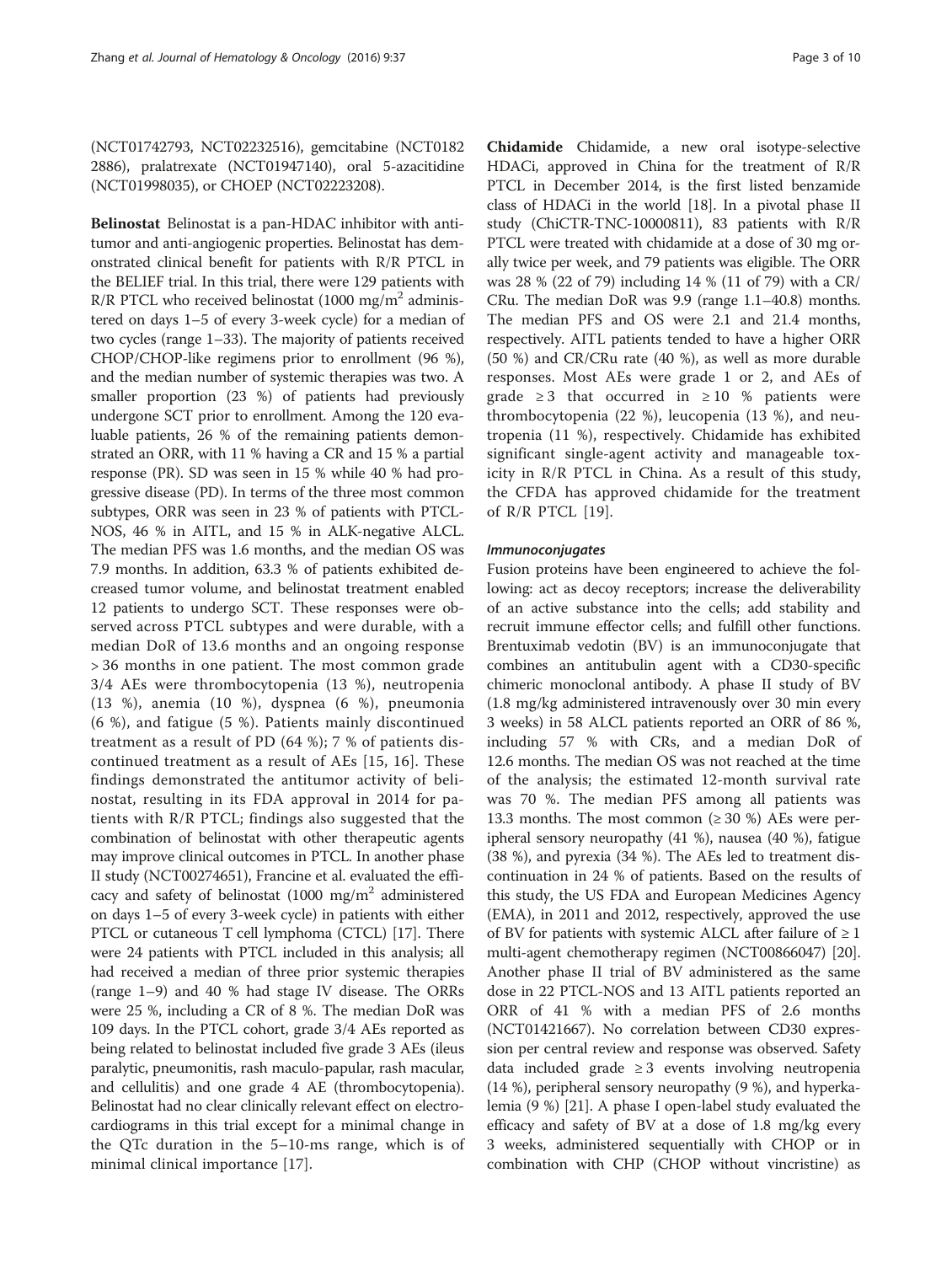frontline treatment in patients with CD30-positive PTCL (NCT01309789). Thirty-nine patients were enrolled in the study (13 and 26 patients in the sequential- and combination-treatment groups, respectively). After sequential treatment, 11 (85 %) patients achieved an objective response (62 % CR; 77 % estimated 1-year PFS), with grade 3/4 AEs in 62 %. At the end of combination treatment, patients ( $n = 26$ ) achieved an objective response (88 % CR; 71 % estimated 1-year PFS). Grade 3/4 AEs  $(≥ 10 %)$  in the combination-treatment group were febrile neutropenia (31 %), neutropenia (23 %), anemia (15 %), and pulmonary embolism (12 %). This study demonstrated a manageable safety profile and exhibited substantial antitumor activity in newly diagnosed patients with CD30-positive PTCL [[22\]](#page-8-0). A randomized phase III trial is underway, comparing a combination of BV and CHP with CHOP alone (NCT01777152).

#### Antifolates

Pralatrexate, an antimetabolite drug, selectively enters cells through reduced folate carrier type 1 (RFC-1), which is a protein that transports reduced natural folates into highly proliferative cells. A large prospective study (PRO-PEL) enrolled 115 patients, of whom 109 were evaluable. Patients received pralatrexate intravenously at a dose of 30 mg/m2 /week for 6 weeks in 7-week cycles until disease progression or the development of unacceptable toxicity. An ORR of 29 % was reported, with 12 (11 %) patients achieving a CR/CRu, 20 (18 %) a PR, and 21 (19 %) SD. The median DoR was 10.1 months, and the median PFS and OS were 3.5 and 14.5 months, respectively. The most common AEs were mucositis (71 %), and grade 3/4 AEs were thrombocytopenia (33 %), mucositis (22 %), neutropenia (22 %), and anemia (18 %). No cumulative myelosuppression was observed with continued pralatrexate treatment [[23\]](#page-8-0). Based on this study, the US FDA Office of Oncology Drug Products granted accelerated approval to pralatrexate injection for the treatment of patients with R/R PTCL in September 2009. However, in January 2012, the Committee for Medicinal Products for Human Use (CHMP) refused marketing authorization for the FDA-approved pralatrexate for PTCL treatment and confirmed their refusal on 19 April 2012. The CHMP was concerned that this study was designed in a way that did not allow the Committee to assess the benefits of the drug; this was particularly true because pralatrexate was not compared with any other treatment or placebo in another group of patients. Moreover, there was no clear improvement seen in the condition of the patients because the study investigated patient response to treatment but did not further allow the Committee to assess its effect on OS or PFS. The CHMP was of the opinion that there was insufficient evidence to establish the benefits of pralatrexate in the treatment of PTCL. Therefore,

the CHMP was of the opinion that the benefits of pralatrexate did not outweigh its risks and recommended that it be refused marketing authorization. Currently, there are only three ongoing clinical trials involving pralatrexate, combined with CHOP (NCT02594267), romidepsin (NCT01947140), or oral leucovorin (NCT02106650).

## Monoclonal antibodies

Alemtuzumab Alemtuzumab is an anti-CD52 monoclonal antibody that is known to suppress immunity, including the depletion of CD4 and CD8 T cells as well as B cells. It has undergone early stage evaluation, but severe immunocompromise and neutropenia have limited its use. Alemtuzumab combined with other therapies has also been investigated. In a prospective phase II trial, 29 (70.7 %) of the 41 patients received CHO(E)P followed by alemtuzumab consolidation (133 mg in total). The CR rate was 58.5 %, and EFS and OS at 3 years in the whole intent-to-treat population were 32.3 and 62.5 %, respectively; EFS and OS at 3 years were 42.4 and 75.1 % in the patients who had received alemtuzumab. The main grade 3/4 toxicities were infections and neutropenia with one potential treatment-related death (NCT01806337) [[24](#page-8-0)]. A phase II study of patients with newly diagnosed ( $n = 27$ ) or  $R/R$  ( $n = 11$ ) PTCL received a combination of alemtuzumab, fludarabine, cyclophosphamide, and doxorubicin. The ORR was 61 %, with a CR of 39 %. In newly diagnosed patients, the ORR was 63 %, the median OS was 25.9 months, and the PFS was 11.8 months. In R/R patients, the median OS was 6.1 months. The most frequent grade 3/4 toxicities were leukopenia (95 % of patients) and thrombocytopenia (58 %). Cytomegalovirus (CMV) reactivation occurred in 12 patients, but only two had CMV disease. Treatment-related deaths occurred in six newly diagnosed patients and one with R/R disease [[25\]](#page-8-0). Alemtuzumab-based therapy was active in PTCL but was also associated with significant toxicity.

Mogamulizumab Mogamulizumab is a monoclonal antibody targeting CC chemokine receptor 4 (CCR4). Regulatory T cells (Tregs) that overexpress CCR4 in aggressive PTCL impair host antitumor immunity and provide an environment for the tumor to grow. Mogamulizumab depletes CCR4-positive Tregs, potentially evoking antitumor activity. A phase II study of weekly administered mogamulizumab infusions at a dose of 1.0 mg/kg in 27 patients with relapsed, aggressive CCR4-positive TCL showed an ORR of 50 %, including 31 % with a CR. The median PFS was 5.2 months, and the median OS was 13.7 months. The most common  $(≥ 15 %)$  grade 3/4 AEs were lymphopenia (74 %), leukocytopenia (30 %), thrombocytopenia (19 %), neutropenia (19 %), and rash (19 %) (NCT00920790) [\[26](#page-8-0)]. Another phase II study of mogamulizumab at the same dose in 38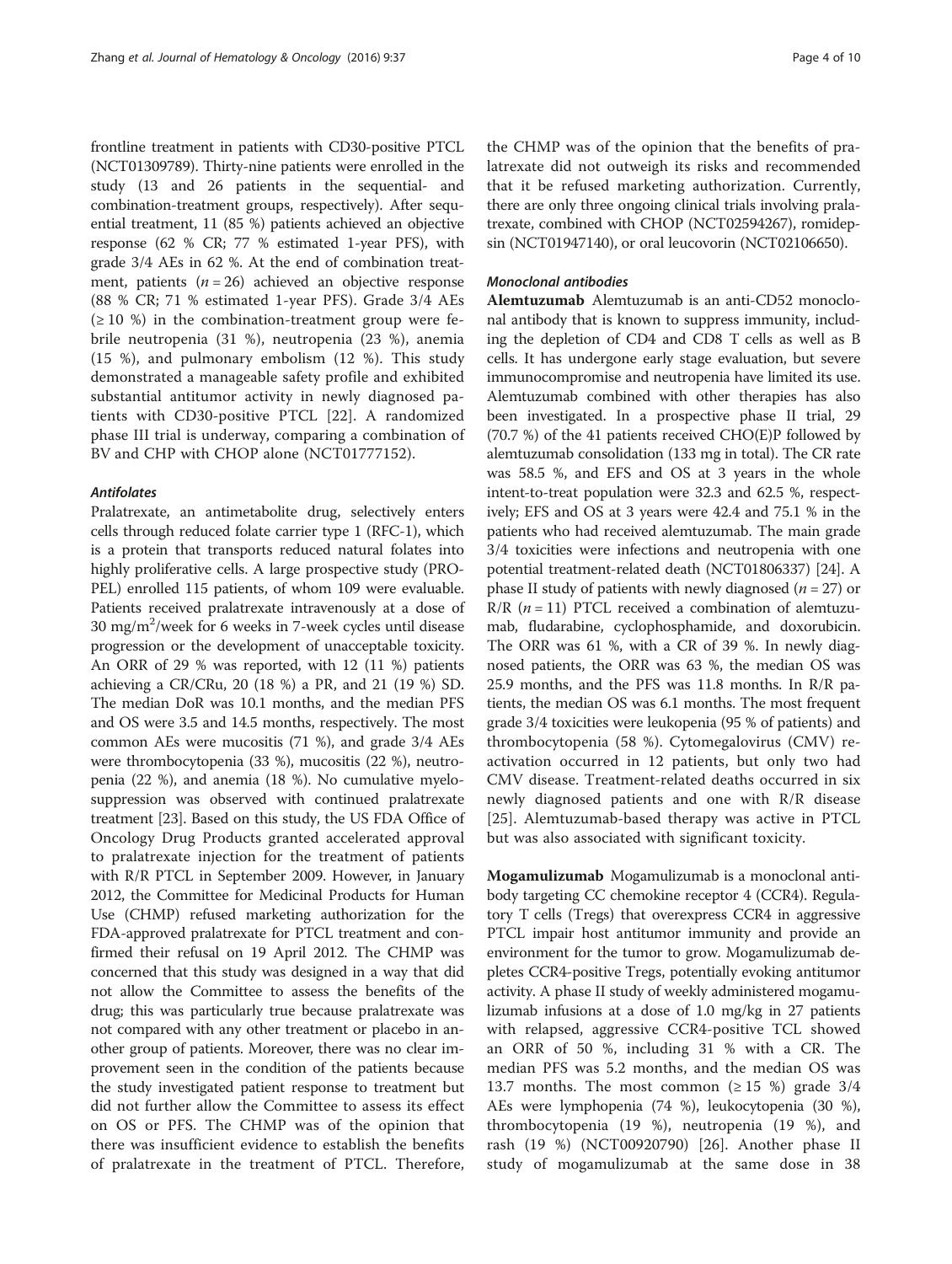patients, of whom 37 were evaluable with relapsed CCR4-positive PTCL or CTCL, reported an ORR of 35 %, including 14 % with a CR; the median PFS was 3 months. The most common  $(≥ 15%)$  grade 3/4 AEs were lymphocytopenia (73 %) and neutropenia (19 %) (NCT01192984) [[27\]](#page-8-0).

Zanolimumab Zanolimumab is a biologically active monoclonal antibody that targets the CD4 antigen present on subsets of PTCL. This antibody was studied in a phase II study, including 21 R/R patients with CD4-positive PTCL (NCT00877656). Weekly zanolimumab infusions at a dose of 980 mg for 12 weeks achieved an ORR of 24 %, and 10 % of patients had a CR. Drug-related grade 3 AEs occurred in lymphocytopenia (10 %), infusion-related AEs (10 %), and arthralgia (5 %), which were well tolerated [\[28](#page-8-0)].

#### Immunomodulatory agents

The immunomodulatory drug lenalidomide acts by inhibition of vascular endothelial growth factor (VEGF), activation of natural killer cells and T lymphocytes, and modulation of various cytokines such as tumor necrosis factor-α, interleukin-12, and interferon-γ. They also exert a direct effect on cell-cycle arrest and apoptosis, thus being able to target both neoplastic cells and the tumor microenvironment. Lenalidomide (25 mg orally on days 1–21 of each 28-day cycle) has shown efficacy in patients with R/R PTCL [[29](#page-8-0)–[31\]](#page-8-0). A phase II study involving 23 evaluable patients showed an ORR of 30 % (all PRs). The median PFS and OS were 3.2 and 7.9 months, respectively. AEs were consistent with the known safety profile of lenalidomide. The most common grade 3/4 AEs were thrombocytopenia (42 %), neutropenia (21 %), dyspnea (17 %), febrile neutropenia (17 %), pain (17 %), and pneumonitis (17 %). Study discontinuation was mainly for PD (46 %); four patients (17 %) discontinued treatment as a result of AEs [[29](#page-8-0)]. The multicenter phase II EXPECT trial included 54 patients with R/R PTCL, mostly with AITL  $(n = 26; 48 \%)$  and PTCL-NOS  $(n = 20; 37 \%)$ . The ORR was 22 % (11 % CR/CRu). The median PFS and DoR were 2.5 and 3.6 months, respectively. The most common grade 3/4 AEs  $(≥ 15 %)$  included thrombocytopenia  $(20 %)$ , gastrointestinal disorders (17 %), neutropenia (15 %), and infections (15 %) [[30](#page-8-0)]. Recently, a phase II trial in 40 patients (one ineligible) with R/R and untreated PTCL reported an ORR of 26 % (8 % CR). Three patients had SD for five cycles (NCT00322985). The median OS was 12 months, the median PFS was 4 months, and the median DoR was 13 months, including five patients with treatment responses that lasted > 1 year. Among the patients who had R/R PTCL (29 patients), the ORR was 24 %, the median OS was 12 months, the median PFS was 4 months, and the median DoR was 5 months. The most common grade 4 AEs were pain, not otherwise specified (21 %), neutropenia (13 %), muscle weakness (10 %), and dyspnea (10 %); dehydration (10 %) was the most commonly reported grade 3 AE [[31](#page-8-0)]. Because of the limited efficacy of lenalidomide as a single agent in PTCL, the combination therapies of lenalidomide and romidepsin are currently under investigation, including in the NCT02232516 trial involving untreated patients and the NCT01742793 trial involving R/R patients.

## Nucleoside analogs

Nucleoside analogs are chemotherapeutic agents that primarily inhibit DNA replication and repair. These agents are cytotoxic to both proliferating and non-proliferating cells. The nucleoside analogs include gemcitabine, pentostatin, cladribine, fludarabine, clofarabine, forodesine, and nelarabine. Gemcitabine, cladribine, and fludarabine have shown efficacy in PTCL, and gemcitabine is the most effective pyrimidine nucleoside analog in PTCL; it has been included in the NCCN guidelines as second-line therapy for patients with relapsed PTCL [\[7](#page-8-0)] and has been incorporated into several combination chemotherapy regimens. Zinzani et al. reported on the efficacy and safety of 20 pretreated PTCL-NOS patients treated with gemcitabine [[32](#page-8-0)]. All patients had stage III–IV disease. Gemcitabine was given on days 1, 8, and 15 involving a 28-day schedule (1200 mg/m<sup>2</sup>/day) for a total of three to six cycles. Patients had a CR rate of 30 % and a PR rate of 25 %. Among the CR patients, five were in continuous CR with a variable disease-free survival (DFS) (15–60 months). Gemcitabine was generally well tolerated; there was no grade 3/4 hematological toxicity, and all of the responding patients completed the treatment [\[32\]](#page-8-0). The first prospective CISL trial investigated the efficacy and tolerability of a salvage GDP regimen for 25 R/R PTCL patients. Treatment consisted of gemcitabine at a dose of 1000 mg/m<sup>2</sup> intravenously on days 1 and 8, dexamethasone at a dose of 40 mg orally on days 1–4, and cisplatin 70 mg/m<sup>2</sup> intravenously on day 1, every 21 days. The median number of GDP cycles was four. The ORR was 72 %, including 12 patients with a CR (48 %) and six with a PR (24 %). Four patients proceeded to autologous SCT (ASCT), and three patients finally achieved a CR. The median PFS was 9.3 months with a median follow-up duration of 27.1 months. In a total of 86 cycles of GDP, grade 3 or 4 neutropenia and thrombocytopenia occurred in 16.3 and 12.8 % of the cycles, respectively. Three patients (3.3 %) experienced febrile neutropenia [[33](#page-8-0)]. In these studies, gemcitabine was well tolerated and effective.

## Proteasome inhibitors

Bortezomib, a proteasome inhibitor, has been well tolerated and active as a single or combinational agent in PTCL patients. In a phase II study in 15 relapsed CTCL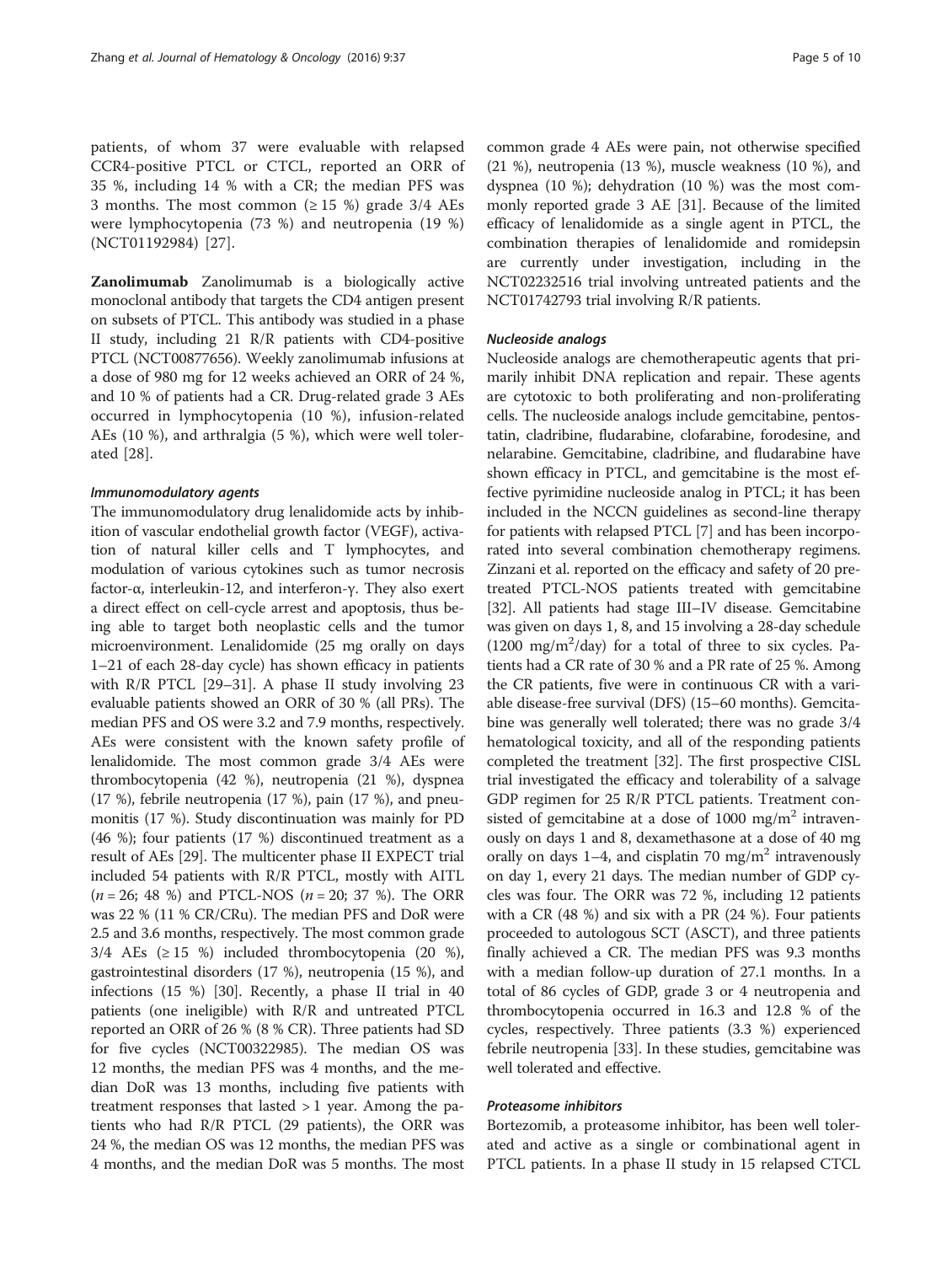or PTCL patients, bortezomib  $(1.3 \text{ mg/m}^2 \text{ intravenously}$ on days 1, 4, 8, and 11, every 21 days for a total of six cycles) produced an ORR of 67 %, with two CRs and no grade 4 toxicity [[34\]](#page-9-0). A large multicenter phase II trial involving 46 patients evaluated bortezomib plus CHOP in a frontline setting. Although the ORR was 76 % and the CR was 65 %, the 3-year OS and PFS were 47 and 35 %, respectively, as a result of frequent relapse after remission. The outcome was similar to CHOP alone. Grade 3/4 leucopenia was the most frequent toxicity, whereas neurotoxicity was tolerable (NCT00374699) [[35\]](#page-9-0). Another phase I/II trial involved bortezomib  $(1.6 \text{ mg/m}^2)$  given concurrently with gemcitabine  $(800 \text{ mg/m}^2)$  on days 1 and 8 of a 21-day cycle. Of 32 patients, 16 each had R/R PTCL and DLBCL. Among the first 18 patients, 67 % experienced grade 3/4 neutropenia and/or grade 3/4 thrombocytopenia resulting in repeated treatment delays. Thus, the study was amended to give bortezomib and gemcitabine on days 1 and 15 of a 28-day cycle, which resulted in markedly improved tolerability. The ORR for PTCL was 36 % (CR, 27 %). Among six PTCL patients treated using the modified schedule, the intent-to-treat ORR was 50 % (CR, 30 %) [[36\]](#page-9-0). The NCCN has recommended bortezomib as a second-line therapy for patients without intention to proceed to transplantation [\[7](#page-8-0)].

#### Kinase inhibitors

Aurora A kinase (AAK) inhibitors AAK is a mitotic kinase implicated in oncogenesis and has been found to be upregulated in PTCL, most strongly in ALK-positive ALCL, followed by ALK-negative ALCL and PTCL-NOS [[37](#page-9-0)]. A phase II trial evaluated its efficacy against a variety of NHL. In this trial, patients received alisertib at a dose of 50 mg twice daily for 7 days in 21-day cycles, until PD or unacceptable toxicities developed. The ORR in 48 enrolled patients was 27 and 50 % in eight PTCL patients. Common drug-related grade 3/4 AEs included neutropenia (63 %), leukopenia (54 %), anemia (35 %), thrombocytopenia (33 %), and stomatitis (15 %) [[38](#page-9-0)]. Another phase II intergroup trial (SWOG 1108) enrolled 37 pretreated PTCL patients. Among the PTCL subtypes, the ORR was 30 %; however, no responses were observed in patients with transformed Mycosis fungoides. The median DoR was 3 months. The estimated median PFS and OS were 3 and 8 months, respectively. Grade 3/4 AEs in  $\geq$  5 % of patients included neutropenia (32 %), anemia (30 %), thrombocytopenia (24 %), febrile neutropenia (14 %), mucositis (11 %), and rash (5 %). Treatment was most frequently discontinued because of disease progression. Based on these results, a randomized phase III trial of alisertib versus the investigator's choice is underway for patients with relapsed PTCL (NCT01482962) [\[39\]](#page-9-0).

Tyrosine kinase In patients with ALK-positive ALCL, there are efforts to study the use of crizotinib, an oral small-molecule tyrosine kinase inhibitor of ALK, which has been FDA approved for the treatment of lung cancer harboring a translocation in the ALK gene. In a small study consisting of 11 patients with refractory ALK-positive lymphoma, nine had ALCL histology. Patients received crizotinib at a dose of 250 mg twice daily as monotherapy until disease progression. There was an ORR in 91 % of patients. The OS was 72.7 %, and the PFS was 63.7 % at 2 years; three patients had a CR for > 30 months under continuous crizotinib administration. All toxicities were grade 1/2, including ocular flashes, peripheral edema, and neutropenia [\[40\]](#page-9-0). Crizotinib exerted potent antitumor activity in advanced ALK-positive lymphoma patients; a clinical trial evaluating crizotinib in patients with primary ALK-positive systemic ALCL is ongoing (NCT02487316).

## Bendamustine

Bendamustine is an alkylating agent with antimetabolite properties that exhibits activity in several hematologic malignancies and solid tumors. In the BENTLY trial, 60 patients with CTCL and PTCL (mainly AITL and PTCL-NOS) were treated with bendamustine infused at a dose of 120 mg/m<sup>2</sup> on days 1 and 2 every 3 weeks, for six cycles. Twenty patients (33 %) received fewer than three cycles of bendamustine, mostly because of disease progression. The ORR was 50 %, including a CR in 17 patients (28 %) and a PR in 13 patients (22 %). The median DoR was 3.5 months, with 30 % of responses lasting > 6 months. The median PFS and OS were 3.6 and 6.2 months, respectively. The most frequent ( $\geq$  5 %) grade 3/4 AEs were neutropenia (30 %), thrombocytopenia (24 %), and infections (20 %). Infections and hematological AEs led to discontinuation in five patients (8 %) [[41](#page-9-0)]. Because bendamustine showed an encouraging response rate and acceptable toxicity, the NCCN has recommended it as a second-line and subsequent therapy, regardless of high-dose therapy and SCT [\[7](#page-8-0)].

#### L-asparaginase

L-asparaginase (L-ASP) is a naturally occurring enzyme and exerts its antitumor activity by depleting circulating pools of L-asparagine, which is an essential amino acid for protein synthesis. Few reports have shown that L-ASP can be effective against PTCL as well as NK/T cell lymphomas. Tsutomu et al. presented a relapse patient with Epstein-Barr virus (EBV)-positive cytotoxic PTCL-NOS, who was successfully treated using only L-ASP. L-ASP treatment was initiated at 6000  $U/m^2$  on days 1, 3, 5, 10, and 12 together with prednisolone at a dose of 1 mg/kg. Although he developed grade 2 liver dysfunction and grade 2 coagulopathy, the patient achieved CR status [[42](#page-9-0)]. A retrospective study analyzed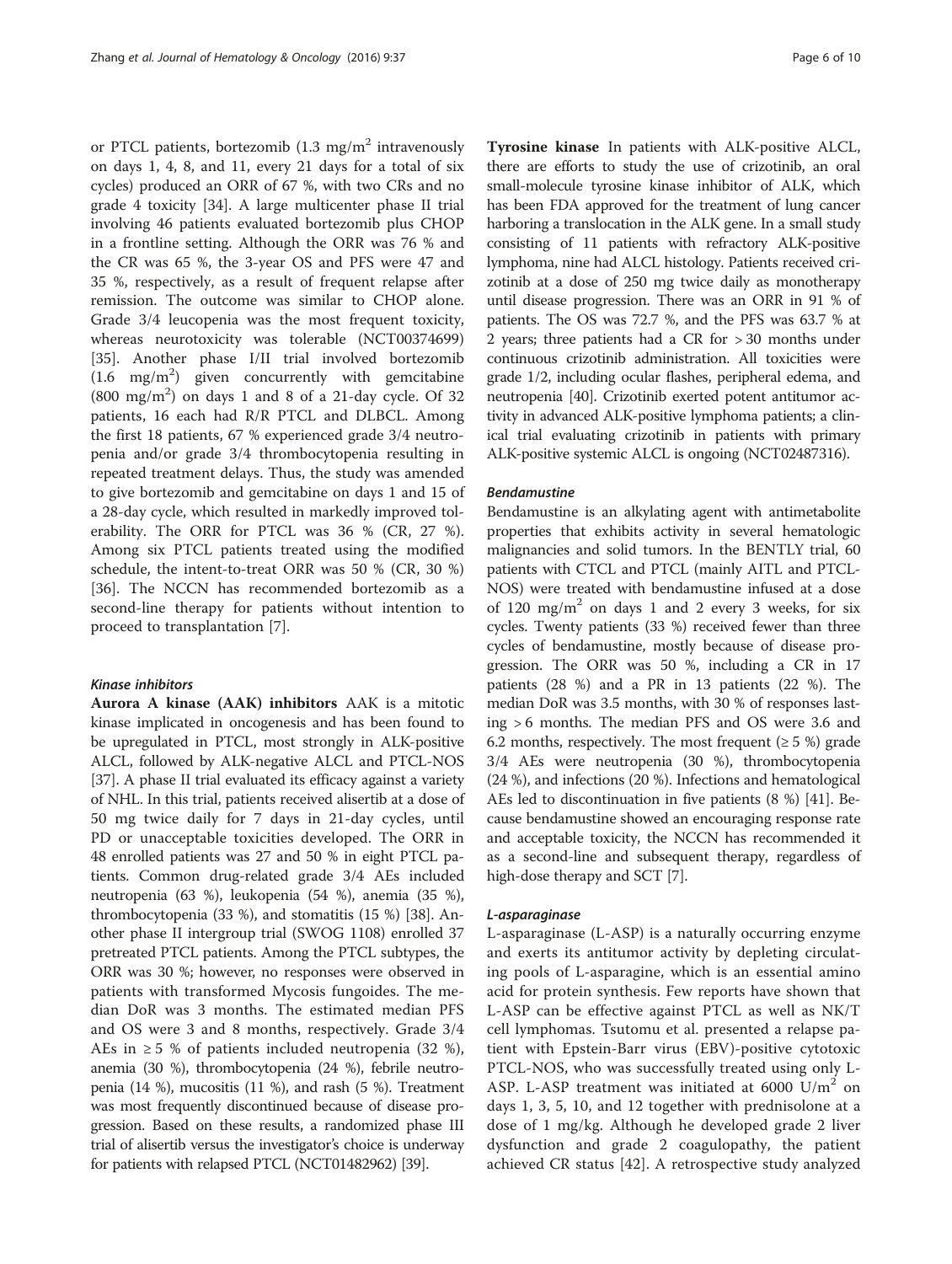| Agent                  | Targeting site                   | Phase        | No. of evaluable<br>patients | Type of<br>patients | Outcomes                                            | ClinicalTrial.gov ID       | References |
|------------------------|----------------------------------|--------------|------------------------------|---------------------|-----------------------------------------------------|----------------------------|------------|
| Tipifarnib             | Farnesyltransferase<br>inhibitor | Ш            | 12                           | PTCL                | 50 % ORR                                            | NCT00082888                | $[49]$     |
| Darinaparsin           | Organic arsenic<br>compound      | Ш            | 7                            | <b>PTCL</b>         | 28.6 % ORR, 3.6 months<br>median TTF, 6.4 months OS | NCT00421213                | $[50]$     |
| Panobinostat           | Pan-deacetylase<br>inhibitor     | Ш            | 139                          | <b>CTCL</b>         | 17.3 % ORR                                          | NCT00425555                | $[51]$     |
| Denileukin<br>diftitox | Interleukin fusion<br>protein    | $\mathbb{H}$ | 263                          | CTCL                | 38 % ORR, median DoR<br>was 277 days                | NCT00050999<br>NCT00051012 | $[52]$     |
| Ixazomib               | Proteasome<br>inhibitor          |              | $\overline{4}$               | PTCL                | 1 PR                                                | NCT00893464                | $[53]$     |
| Sorafenib              | Multikinase<br>inhibitor         |              | 12                           | PTCL/CTCL           | 42 % ORR, 4 CR, 1 PR                                |                            | $[54]$     |
| Forodesine             | PNP inhibitor                    | Ш            | 101                          | <b>CTCL</b>         | No CR, 11 % PR, 50 % SD,<br>median DoR was 191 days | NCT00501735                | $[55]$     |

<span id="page-6-0"></span>Table 1 Clinical trial efficacy results of novel single-agent treatments

ORR overall response rate, CR complete response, PR partial response, SD stable disease, TTF time to treatment failure, OS overall survival, DoR duration of response, PNP purine nucleoside phosphorylase

102 patients with incipient PTCL who received L-ASP (administered as 6000  $U/m^2$ , once a day, for 7 days) with or without multi-drug chemotherapy regimens. Patients who received L-ASP containing multi-drug chemotherapy (L-ASP group) had higher ORRs than those who received non L-ASP (83.3 vs. 61.7 %;  $P =$ 0.016), particularly those at stage III/IV (82.4 vs. 54 %;  $P = 0.007$ ) and with an international prognostic index (IPI) score of  $\geq 2$  (82.1 vs. 50 %; P = 0.006). The median OS of the L-ASP and non L-ASP groups was 10.5 and 13 months, respectively, and the median PFS was 10 and 11 months, respectively. The 3-year OS rate of the L-ASP and non L-ASP groups was 48.9 and 65 %, respectively, and the 3-year PFS rate was 40.8 and 61 %, respectively. None of these values differed significantly. Although the incidence of AEs was higher in the L-ASP group, most of them were mild and controllable after supportive treatment. There was no significant difference in serious infections caused by grade 3/4 neutropenia between the two groups ( $P = 0.777$ ). Other severe AEs in the L-ASP group, such as hematencephalon and acute pancreatitis, were only seen in one case. L-ASP showed better short-term efficacy in PTCL patients [[43](#page-9-0)].

#### Other targeted agents

Some other novel agents in use or under investigation seem to have more targeted action. The mTOR pathway is constitutively activated in the TCL cells and is responsible for TCL proliferation. A phase II study first demonstrated that mTORC1 inhibitors (everolimus) have substantial antitumor activity in relapsed TCL patients (NCT00436618). In the clinical trial, 16 patients with relapsed TCL were enrolled and received oral everolimus at a dose of 10 mg daily. The ORR was 44 % (7/16). The median PFS was 4.1 months, and the median OS was 10.2 months. The

Table 2 Ongoing clinical trials of novel agents in patients with PTCL

|                     |                                             | Phase         |                      |
|---------------------|---------------------------------------------|---------------|----------------------|
| Agent               | Targeting site                              |               | ClinicalTrial.gov ID |
| Endostar            | Angiogenesis<br>inhibitor                   | $\mathsf{II}$ | NCT02520219          |
| Selinexor           | Selective inhibitor<br>of nuclear export    | $\mathbf{  }$ | NCT02314247          |
| Tipifarnib          | Farnesyltransferase<br>inhibitor            | $\mathbf{I}$  | NCT02464228          |
| Darinaparsin        | Organic arsenic                             | I             | NCT01435863          |
|                     | compound                                    |               | NCT01689220          |
| Ixazomib            | Proteasome<br>inhibitor                     | $\mathbf{I}$  | NCT02158975          |
| Denileukin diftitox | Interleukin fusion                          | $\mathsf{II}$ | NCT00050999          |
|                     | protein                                     |               | NCT00051012          |
| Forodesine          | PNP inhibitor                               | 1/11          | NCT01776411          |
| Ruxolitinib         | <b>JAK</b> inhibitor                        | $\mathbf{I}$  | NCT01431209          |
| Temsirolimus        | mTOR inhibitor                              | I             | NCT01614197          |
| Carfilzomib         | Proteasome<br>inhibitor                     | I             | NCT01336920          |
| Panobinostat        | Pan-deacetylase<br>inhibitor                | $\mathsf{II}$ | NCT01261247          |
| Clofarabine         | DNA synthesis<br>inhibitor                  | 1/11          | NCT00644189          |
| MK2006              | AKT inhibitor                               | $\mathsf{II}$ | NCT01258998          |
| Sorafenib           | Multikinase inhibitor                       | $\mathbf{I}$  | NCT00131937          |
| Alefacept           | Immunosuppressive<br>dimeric fusion protein | I             | NCT00438802          |
| Pembrolizumab       | PD-1 antibody                               | $\mathsf{II}$ | NCT02535247          |

PNP purine nucleoside phosphorylase, JAK Janus kinases, mTOR mammalian target of rapamycin, PD-1 programmed death-1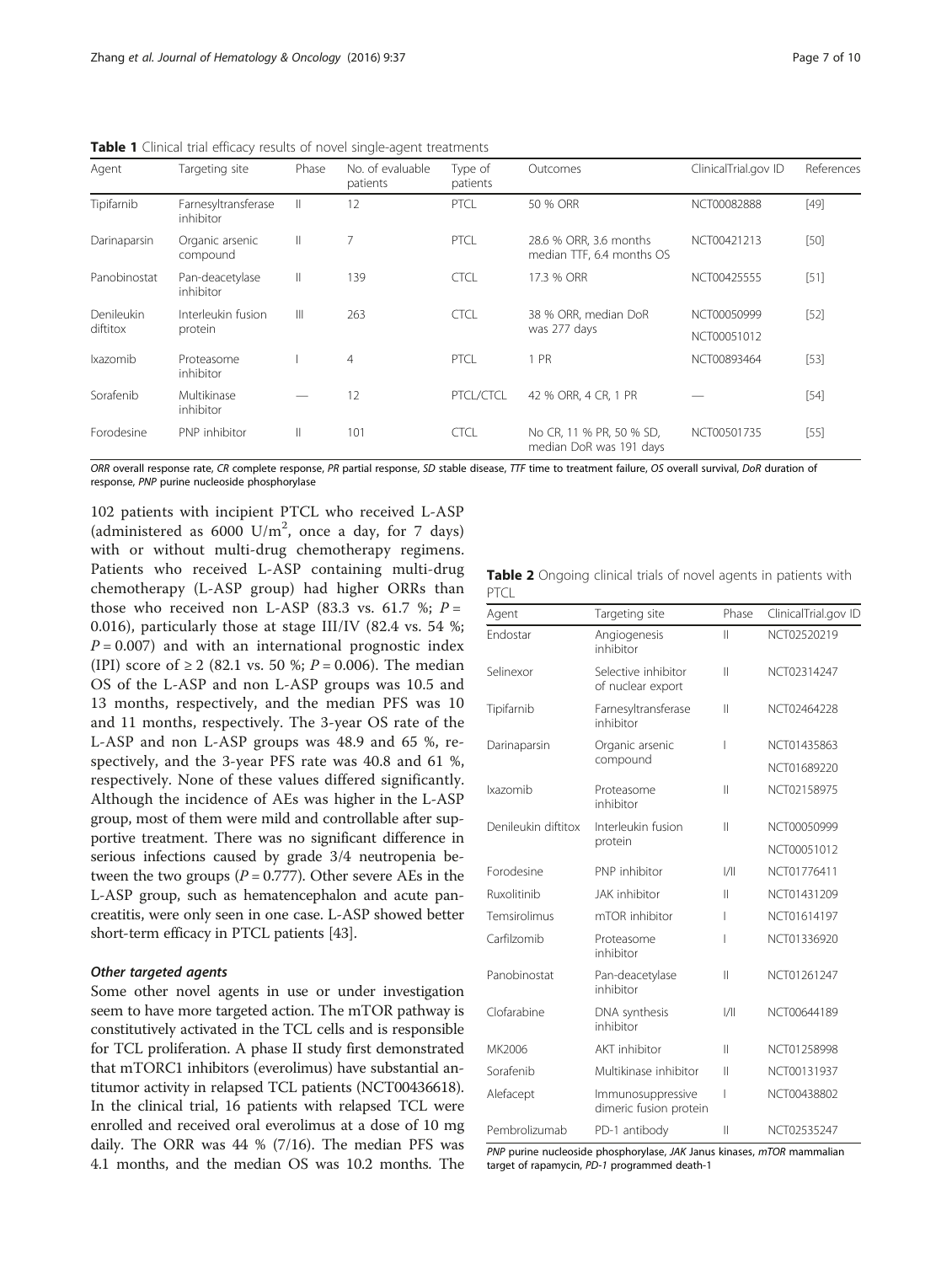<span id="page-7-0"></span>median DoR for the seven responders was 8.5 months. Seven patients had a grade ≥3 hematological toxicity and six had grade 3 nonhematological toxicity [[44\]](#page-9-0). Recent studies have shown that specific inhibition of IDH mutants can reverse the abnormal methylations because of the mutation, and had efficacy in pre-clinical and clinical studies [[45](#page-9-0)]; AG-221 acted on IDH2 mutation and is in a clinical trial (NCT02273739). A recent case study reported on the efficacy of the hypomethylating agent 5-azacytidine in an AITL patient with a TET2 mutation [[46](#page-9-0)]. Other novel therapeutic agents, such as ruxolitinib, that act on the JAK/STAT pathway are being investigated in clinical trials (e.g., NCT01431209). Clinical trial efficacy results regarding novel single-agent treatments, as well as ongoing clinical trials of PTCL, are summarized in Tables [1](#page-6-0) and [2](#page-6-0).

#### Stem cell transplantation

Relapses in patients with PTCL are common; therefore, SCT as a consolidation and salvage strategy has been chosen to enhance therapeutic results. The NCCN guideline has recommended ASCT as an option for consolidation after first remission in patients with histologies other than ALK-positive ALCL with low international prognostic index scores [\[7,](#page-8-0) [47\]](#page-9-0). However, there have been no randomized controlled trials to restrict patients who can benefit from ASCT or achieve an objective response immediately after induction chemotherapy, with the exception of low-risk ALK-positive ALCL. Moreover, the role of ASCT in relapsed PTCL remains to be determined and thus cannot be compared with allogeneic SCT (allo-SCT). Some limited studies have evaluated the efficacy of ASCT and allo-SCT in relapsed PTCL. The largest retrospective study included 76 patients with TCL who had been treated using ASCT or allo-SCT protocols at the MD Anderson Cancer Center between 1990 and 2009. For ASCT for relapsed disease, 41 patients were studied. The 4-year OS and PFS rates were 50 and 38 %, respectively, for ASCT patients. Patients with CR2/3 had a 4-year OS rate of 59 % after ASCT, suggesting that remission status before transplantation is required for good results. This study also presented the role of allo-SCT in 35 PTCL patients in relapsed disease. With a median follow-up of 45 months for allo-SCT, the 4-year OS and PFS were 36 and 28 %, respectively. The 4-year non-relapse mortality (NRM) rate was significantly higher in allo-SCT than in ASCT patients (40 vs. 17 %; P < 0.001) [\[48\]](#page-9-0). Allo-SCT did not result in a superior outcome relative to ASCT, and the inferior OS survival seen with allo-SCT was in large part caused by the increased NRM.

## Conclusions

Although the treatment of PTCL has undergone significant changes during the last few years, the response rate and long-term effect for patients with PTCL remains unsatisfactory. An increasing number of studies have identified signal pathway and gene abnormalities in PTCL, such as the NF-κB and mTOR pathways, and the IDH and TET2 mutations. There is no specific stratification of therapy for all PTCLs. Genetic and proteomic techniques probably contribute to the accurate treatment options. For instance, ALK-positive PTCL patients treated with crizotinib or brentuximab vedotin exhibit preferable responses. Multiple pathways are involved in the pathogenesis of some specific subtypes of PTCL, which make combined therapy possible. Some studies involving the combination of romidepsin with pralatrexate or lenalidomide are ongoing. We expect further research results in the future.

As well as novel targeted agents, the role and timing of stem cell transplantation in the majority of PTCL patients are still elusive. This problem is difficult to resolve because of insufficient data from randomized controlled trials involving rare and heterogeneous PTCL. Investigators are faced with the challenge of selecting from the promising strategies available for PTCL subtypes. New diagnostic tools and molecular genetic markers could further subdivide PTCL patients and assist clinical investigators to select the correct therapeutic options. Individualized treatment would be a promising approach for PTCL in the future.

#### Competing interests

The authors declare that they have no competing interests.

#### Authors' contributions

ZYP and LH reviewed the literatures and wrote the manuscript. XW and LJY revised the manuscript critically for important content. All authors read and approved the final manuscript.

#### Acknowledgements

This work was supported by the National Natural Science Foundation of China (30971296, 81170485, 81170488, 81370657, and 81470328), Key Projects of the Health Department of Jiangsu Province (K201108), Jiangsu Province's Medical Elite Programme (RC2011169), the National Public Health Grand Research Foundation (201202017), a project funded by the Priority Academic Programme Development of Jiangsu Higher Education Institute (JX10231801), Project of National Key Clinical Specialty, the National Science and Technology Pillar Programme (2014BAI09B12), and a project funded by Jiangsu Provincial Special Programme of Medical Science (BL2014086).

#### Author details

<sup>1</sup>Department of Hematology, The First Affiliated Hospital of Nanjing Medical University, Jiangsu Province Hospital, Nanjing 210029, China. <sup>2</sup>Department of Hematology, Affiliated Hospital of Nantong University, Nantong 226000, China. <sup>3</sup> Collaborative Innovation Center For Cancer Personalized Medicine, Nanjing Medical University, Nanjing 210029, China.

#### Received: 25 January 2016 Accepted: 6 April 2016 Published online: 12 April 2016

#### References

- 1. Swerdlow SH, Campo E, Harris NL, Jaffe ES, Pileri SA, Stein H, Thiele J, Vardiman JW. WHO classification of tumours of haematopoietic and lymphoid tissues. 4th ed. France: IARC Press; 2008.
- 2. Vose J, Armitage J, Weisenburger D. International peripheral T-cell and natural killer/T-cell lymphoma study: pathology findings and clinical outcomes. J Clin Oncol. 2008;26(25):4124–30.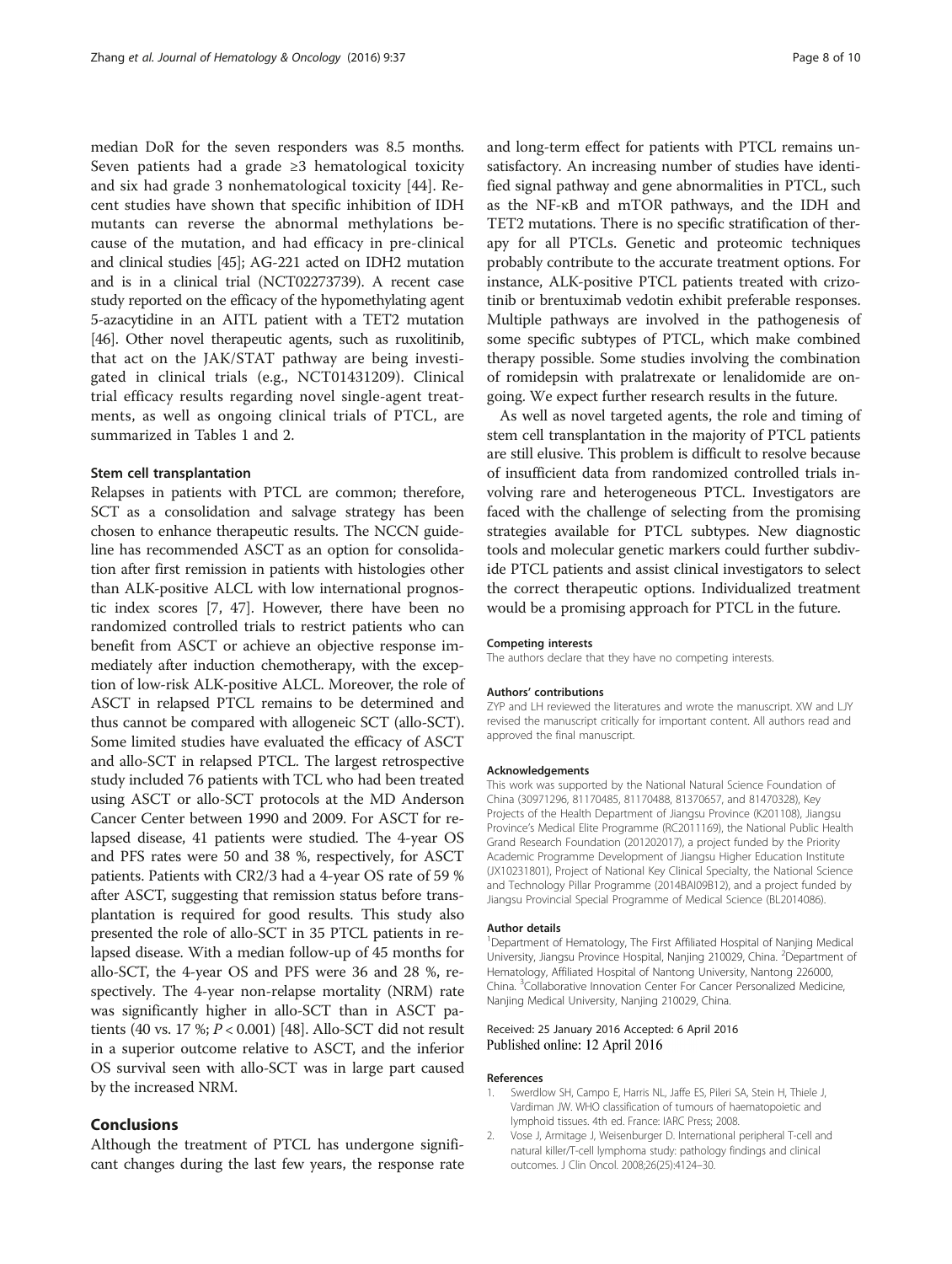- <span id="page-8-0"></span>3. Foss F. Hematology: relapsed and refractory PTCL—into the therapeutic abyss. Nat Rev Clin Oncol. 2011;8(6):321–2.
- 4. Abouyabis AN, Shenoy PJ, Sinha R, Flowers CR, Lechowicz MJ. A systematic review and meta-analysis of front-line anthracycline-based chemotherapy regimens for peripheral T-cell lymphoma. ISRN Hematol. 2011;2011:623924.
- 5. Schmitz N, Trumper L, Ziepert M, Nickelsen M, Ho AD, Metzner B, Peter N, Loeffler M, Rosenwald A, Pfreundschuh M. Treatment and prognosis of mature T-cell and NK-cell lymphoma: an analysis of patients with T-cell lymphoma treated in studies of the German High-Grade Non-Hodgkin Lymphoma Study Group. Blood. 2010;116(18):3418–25.
- Karlin L, Coiffier B. The changing landscape of peripheral T-cell lymphoma in the era of novel therapies. Semin Hematol. 2014;51(1):25–34.
- 7. NCCN Clinical Practice Guidelines in Oncology. Non-Hodgkin's lymphoma, V.2.2015. [http://www.nccn.org/professionals/physician\\_gls/f\\_guidelines.asp](http://www.nccn.org/professionals/physician_gls/f_guidelines.asp). Accessed 23 March 2015.
- 8. Marquard L, Poulsen CB, Gjerdrum LM, de Nully BP, Christensen IJ, Jensen PB, Sehested M, Johansen P, Ralfkiaer E. Histone deacetylase 1, 2, 6 and acetylated histone H4 in B- and T-cell lymphomas. Histopathology. 2009; 54(6):688–98.
- 9. Piekarz RL, Frye R, Prince HM, Kirschbaum MH, Zain J, Allen SL, Jaffe ES, Ling A, Turner M, Peer CJ, Figg WD, Steinberg SM, Smith S, Joske D, Lewis I, Hutchins L, Craig M, Fojo AT, Wright JJ, Bates SE. Phase 2 trial of romidepsin in patients with peripheral T-cell lymphoma. Blood. 2011;117(22):5827–34.
- 10. Coiffier B, Pro B, Prince HM, Foss F, Sokol L, Greenwood M, Caballero D, Borchmann P, Morschhauser F, Wilhelm M, Pinter-Brown L, Padmanabhan S, Shustov A, Nichols J, Carroll S, Balser J, Balser B, Horwitz S. Results from a pivotal, open-label, phase II study of romidepsin in relapsed or refractory peripheral T-cell lymphoma after prior systemic therapy. J Clin Oncol. 2012; 30(6):631–6.
- 11. Coiffier B, Pro B, Prince HM, Foss F, Sokol L, Greenwood M, Caballero D, Morschhauser F, Wilhelm M, Pinter-Brown L, Padmanabhan Iyer S, Shustov A, Nielsen T, Nichols J, Wolfson J, Balser B, Horwitz S. Romidepsin for the treatment of relapsed/refractory peripheral T-cell lymphoma: pivotal study update demonstrates durable responses. J Hematol Oncol. 2014;7:11.
- 12. Foss F, Coiffier B, Horwitz S, Pro B, Prince HM, Sokol L, Greenwood M, Lerner A, Caballero D, Baran E, Kim E, Nichols J, Balser B, Wolfson J, Whittaker S. Tolerability to romidepsin in patients with relapsed/refractory T-cell lymphoma. Biomark Res. 2014;2:16.
- 13. Foss F, Horwitz S, Pro B, Prince HM, Sokol L, Balser B, Wolfson J, Coiffier B. Romidepsin for the treatment of relapsed/refractory peripheral T cell lymphoma: prolonged stable disease provides clinical benefits for patients in the pivotal trial.
	- J Hematol Oncol. 2016;9(1):22.
- 14. Dupuis J, Morschhauser F, Ghesquieres H, Tilly H, Casasnovas O, Thieblemont C, Ribrag V, Bossard C, Bras FL, Bachy E, Hivert B, Nicolas-Virelizier E, Jardin F, Bastie JN, Amorim S, Lazarovici J, Martin A, Coiffier B. Combination of romidepsin with cyclophosphamide, doxorubicin, vincristine, and prednisone in previously untreated patients with peripheral T-cell lymphoma: a non-randomised, phase 1b/2 study. Lancet Haematol. 2015;2(4):e160–5.
- 15. O'Connor OA, Masszi T, Savage KJ. Belinostat, a novel pan-histone deacetylase inhibitor (HDACi), in relapsed or refractory peripheral T-cell lymphoma (R/R PTCL): Results from the BELIEF trial. J Clin Oncol (ASCO Meeting Abstact). 2013;31(15\_Suppl):8507.
- 16. O'Connor OA, Horwitz S, Masszi T, Van Hoof A, Brown P, Doorduijn J, Hess G, Jurczak W, Knoblauch P, Chawla S, Bhat G, Choi MR, Walewski J, Savage K, Foss F, Allen LF, Shustov A. Belinostat in patients with relapsed or refractory peripheral T-cell lymphoma: results of the Pivotal Phase II BELIEF (CLN-19) Study. J Clin Oncol. 2015;33(23):2492–9.
- 17. Foss F, Advani R, Duvic M, Hymes KB, Intragumtornchai T, Lekhakula A, Shpilberg O, Lerner A, Belt RJ, Jacobsen ED, Laurent G, Ben-Yehuda D, Beylot-Barry M, Hillen U, Knoblauch P, Bhat G, Chawla S, Allen LF, Pohlman B. A Phase II trial of Belinostat (PXD101) in patients with relapsed or refractory peripheral or cutaneous T-cell lymphoma. Br J Haematol. 2015; 168(6):811–9.
- 18. Gu R, Liu T, Zhu X, Gan H, Wu Z, Li J, Zheng Y, Dou G, Meng Z. Development and validation of a sensitive HPLC-MS/MS method for determination of chidamide (epidaza), a new benzamide class of selective histone deacetylase inhibitor, in human plasma and its clinical application. J Chromatogr B Analyt Technol Biomed Life Sci. 2015;1000: 181–6.
- 19. Shi Y, Dong M, Hong X, Zhang W, Feng J, Zhu J, Yu L, Ke X, Huang H, Shen Z, Fan Y, Li W, Zhao X, Qi J, Zhou D, Ning Z, Lu X. Results from a multicenter, open-label, pivotal phase II study of chidamide in relapsed or refractory peripheral T-cell lymphoma. Ann Oncol. 2015;26(8):1766–71.
- 20. Pro B, Advani R, Brice P, Bartlett NL, Rosenblatt JD, Illidge T, Matous J, Ramchandren R, Fanale M, Connors JM, Yang Y, Sievers EL, Kennedy DA, Shustov A. Brentuximab vedotin (SGN-35) in patients with relapsed or refractory systemic anaplastic large-cell lymphoma: results of a phase II study. J Clin Oncol. 2012;30(18):2190–6.
- 21. Horwitz SM, Advani RH, Bartlett NL, Jacobsen ED, Sharman JP, O'Connor OA, Siddiqi T, Kennedy DA, Oki Y. Objective responses in relapsed T-cell lymphomas with single-agent brentuximab vedotin. Blood. 2014;123(20): 3095–100.
- 22. Fanale MA, Horwitz SM, Forero-Torres A, Bartlett NL, Advani RH, Pro B, Chen RW, Davies A, Illidge T, Huebner D, Kennedy DA, Shustov AR. Brentuximab vedotin in the front-line treatment of patients with CD30+ peripheral T-cell lymphomas: results of a phase I study. J Clin Oncol. 2014;32(28):3137–43.
- 23. O'Connor OA, Pro B, Pinter-Brown L, Bartlett N, Popplewell L, Coiffier B, Lechowicz MJ, Savage KJ, Shustov AR, Gisselbrecht C, Jacobsen E, Zinzani PL, Furman R, Goy A, Haioun C, Crump M, Zain JM, Hsi E, Boyd A, Horwitz S. Pralatrexate in patients with relapsed or refractory peripheral T-cell lymphoma: results from the pivotal PROPEL study. J Clin Oncol. 2011;29(9): 1182–9.
- 24. Binder C, Ziepert M, Pfreundschuh M, Duhrsen U, Eimermacher H, Aldaoud A, Rosenwald A, Loeffler M, Schmitz N, Truemper L. CHO(E)P-14 followed by alemtuzumab consolidation in untreated peripheral T cell lymphomas: final analysis of a prospective phase II trial. Ann Hematol. 2013;92(11):1521–8.
- 25. Weidmann E, Hess G, Chow KU, Krause SW, Subklewe M, Kruse J, Weisel KC, Soekler M, Kim SZ, Napieralski S, Rech J, Dreyling M, Jager E, Mitrou PS. A phase II study of alemtuzumab, fludarabine, cyclophosphamide, and doxorubicin (Campath-FCD) in peripheral T-cell lymphomas. Leuk Lymphoma. 2010;51(3):447–55.
- 26. Ishida T, Joh T, Uike N, Yamamoto K, Utsunomiya A, Yoshida S, Saburi Y, Miyamoto T, Takemoto S, Suzushima H, Tsukasaki K, Nosaka K, Fujiwara H, Ishitsuka K, Inagaki H, Ogura M, Akinaga S, Tomonaga M, Tobinai K, Ueda R. Defucosylated anti-CCR4 monoclonal antibody (KW-0761) for relapsed adult T-cell leukemia-lymphoma: a multicenter phase II study. J Clin Oncol. 2012; 30(8):837–42.
- 27. Ogura M, Ishida T, Hatake K, Taniwaki M, Ando K, Tobinai K, Fujimoto K, Yamamoto K, Miyamoto T, Uike N, Tanimoto M, Tsukasaki K, Ishizawa K, Suzumiya J, Inagaki H, Tamura K, Akinaga S, Tomonaga M, Ueda R. Multicenter phase II study of mogamulizumab (KW-0761), a defucosylated anti-cc chemokine receptor 4 antibody, in patients with relapsed peripheral T-cell lymphoma and cutaneous T-cell lymphoma. J Clin Oncol. 2014;32(11): 1157–63.
- 28. d'Amore F, Radford J, Relander T, Jerkeman M, Tilly H, Osterborg A, Morschhauser F, Gramatzki M, Dreyling M, Bang B, Hagberg H. Phase II trial of zanolimumab (HuMax-CD4) in relapsed or refractory non-cutaneous peripheral T cell lymphoma. Br J Haematol. 2010;150(5):565–73.
- 29. Dueck G, Chua N, Prasad A, Finch D, Stewart D, White D, van der Jagt R, Johnston J, Belch A, Reiman T. Interim report of a phase 2 clinical trial of lenalidomide for T-cell non-Hodgkin lymphoma. Cancer. 2010;116(19):4541–8.
- 30. Morschhauser F, Fitoussi O, Haioun C, Thieblemont C, Quach H, Delarue R, Glaisner S, Gabarre J, Bosly A, Lister J, Li J, Coiffier B. A phase 2, multicentre, single-arm, open-label study to evaluate the safety and efficacy of singleagent lenalidomide (Revlimid) in subjects with relapsed or refractory peripheral T-cell non-Hodgkin lymphoma: the EXPECT trial. Eur J Cancer. 2013;49(13):2869–76.
- 31. Toumishey E, Prasad A, Dueck G, Chua N, Finch D, Johnston J, van der Jagt R, Stewart D, White D, Belch A, Reiman T. Final report of a phase 2 clinical trial of lenalidomide monotherapy for patients with T-cell lymphoma. Cancer. 2015;121(5):716–23.
- 32. Zinzani PL, Venturini F, Stefoni V, Fina M, Pellegrini C, Derenzini E, Gandolfi L, Broccoli A, Argnani L, Quirini F, Pileri S, Baccarani M. Gemcitabine as single agent in pretreated T-cell lymphoma patients: evaluation of the longterm outcome. Ann Oncol. 2010;21(4):860–3.
- 33. Park BB, Kim WS, Suh C, Shin DY, Kim JA, Kim HG, Lee WS. Salvage chemotherapy of gemcitabine, dexamethasone, and cisplatin (GDP) for patients with relapsed or refractory peripheral T-cell lymphomas: a consortium for improving survival of lymphoma (CISL) trial. Ann Hematol. 2015;94(11):1845–51.